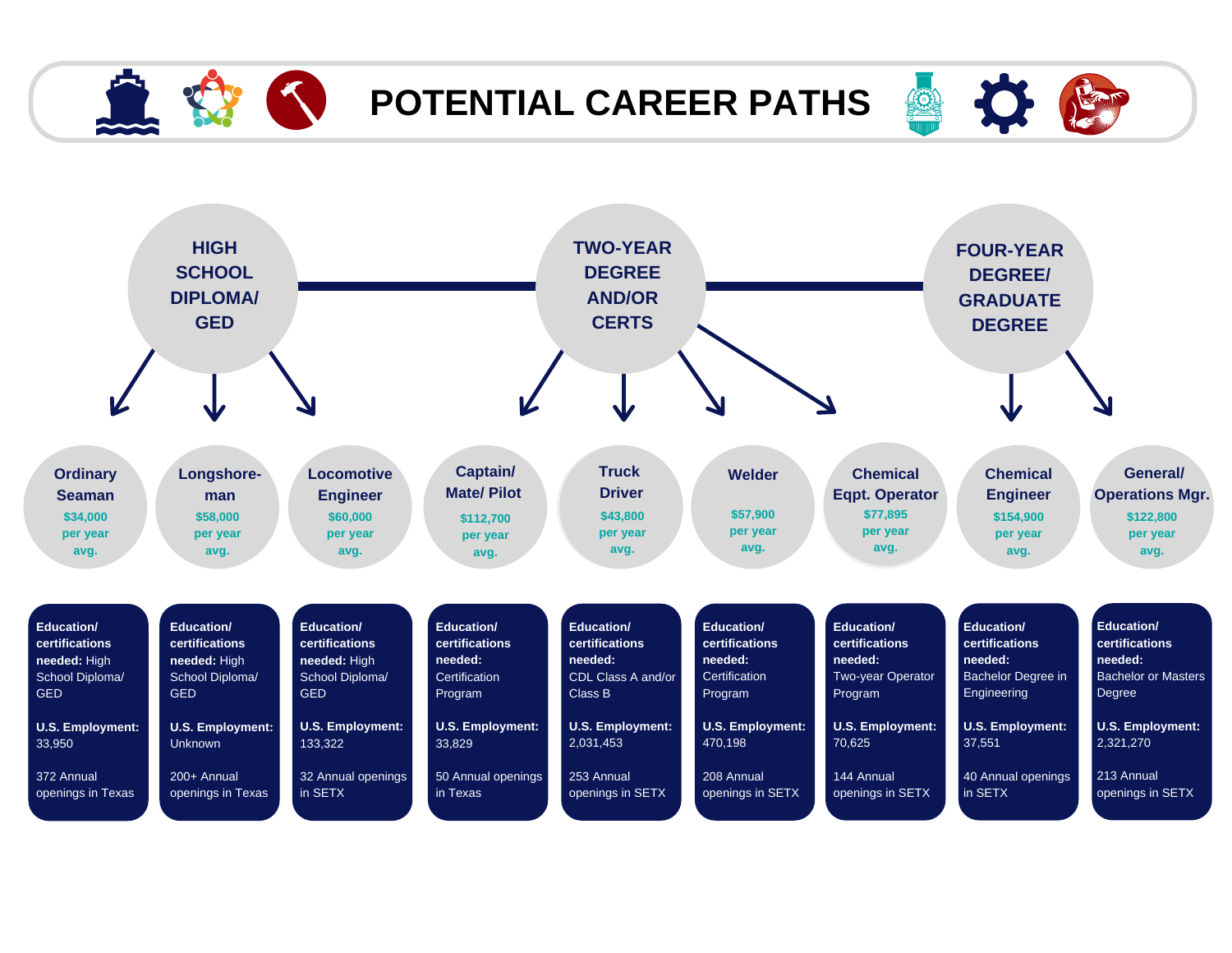## **K** HIGH SCHOOL TO WORKFORCE

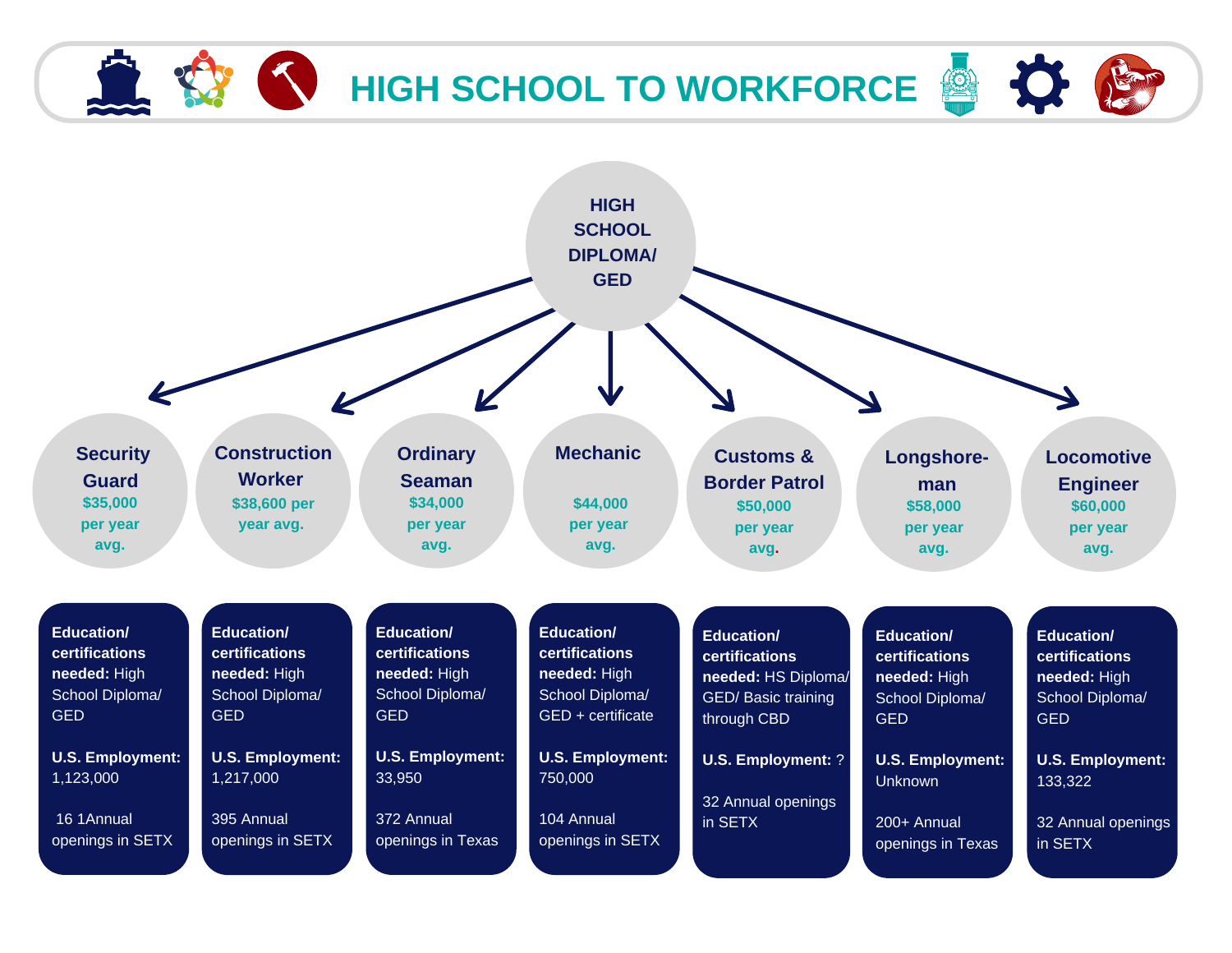## **TWO-YEAR DEGREES** & CERTS